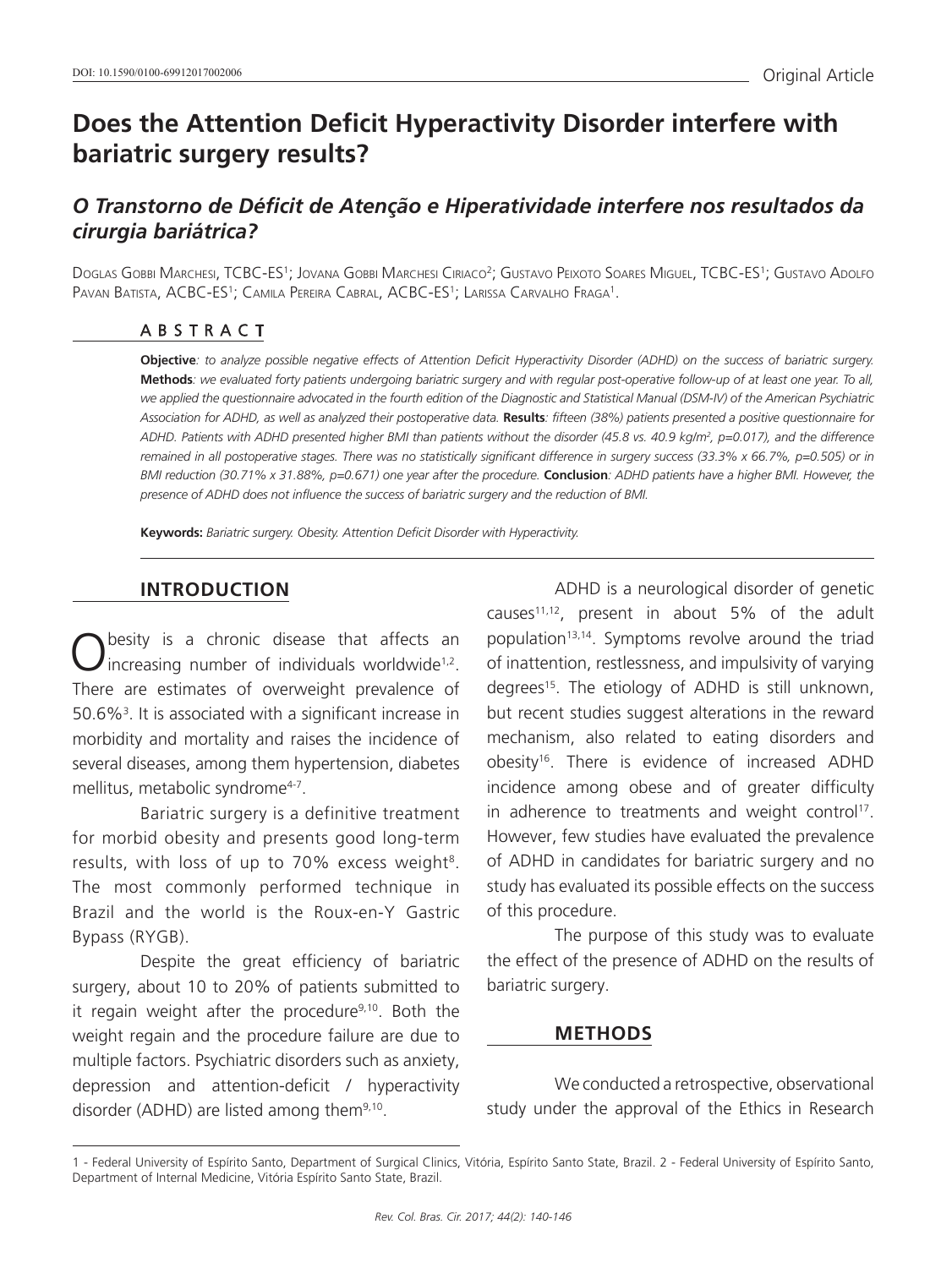Committee (CEP) of the Federal University of Espírito Santo (UFES) (CAAE: 05524512.3.0000.5060). We analyzed the specific charts of the bariatric surgery program of patients undergoing bariatric surgery from November 2011 to May 2013, according to the inclusion and exclusion criteria mentioned below.

After the selection of the volunteers, we obtained a list of 122 patients, who were invited to attend the Bariatric Surgery Outpatient Clinic of the Cassiano Antônio de Moraes University Hospital (HUCAM), where they signed the Informed Consent Form.

The inclusion criteria were patients submitted to the RYGB, respecting the indications of bariatric surgery according to the guideline of the National Institute of Health (NIH)<sup>6</sup>, postoperative time greater than one year,and regular follow-up with the multidisciplinary team.

Exclusion criteria were diagnosis of neurological and/or psychiatric diseases and use of psychoactive medications, to avoid confusion bias due to symptoms' masking.

After this initial screening, we included 40 patients for data evaluation, according to the algorithm shown in figure 1.

After data collection, we performed a descriptive analysis with mean, standard deviation, median, absolute frequency and percentage, as well as maximum and minimum values, and drew up a profile of the cohort, recording data such as schooling, marital status, profession, age, ethnicity and comorbidities, seenin table 1.

*Table 1. Characterization of the sample.*

| Variables             | Results                                                                                                                                                                   |
|-----------------------|---------------------------------------------------------------------------------------------------------------------------------------------------------------------------|
| Gender                | Male = $8\%$<br>Female = $93%$                                                                                                                                            |
| <b>Marital Status</b> | Married = $68\%$<br>Not married $=$ 32%                                                                                                                                   |
| Profession            | With profession = $70\%$<br>No occupation = $30\%$                                                                                                                        |
| Age                   | Average $\pm$ SD = 48.3 $\pm$ 10.2<br>Median $=$ 50                                                                                                                       |
| Weight                | Average $\pm$ SD = 110.9 $\pm$ 19.2<br>Median $= 109.5$                                                                                                                   |
| <b>BMI</b>            | Average $\pm$ SD = 43.9 $\pm$ 6.1<br>Median = $42.6$                                                                                                                      |
| Ethnicity             | White $= 25\%$<br>Brown = $43\%$<br>$Black = 33%$                                                                                                                         |
| Schooling             | Incomplete Junior high= 26%<br>Complete Junior high= 11%<br>Complete High school = 34%<br>Incomplete High school= 11%<br>Incomplete College = 5%<br>Complete College= 13% |
| ADHD                  | Positive $=$ 38%<br>Negative = $62%$                                                                                                                                      |
| Type of ADHD          | Pure attention deficit = $27\%$<br>Pure hyperactivity = $27%$<br>Mixed = $56\%$                                                                                           |





*Rev. Col. Bras. Cir. 2017; 44(2): 140-146*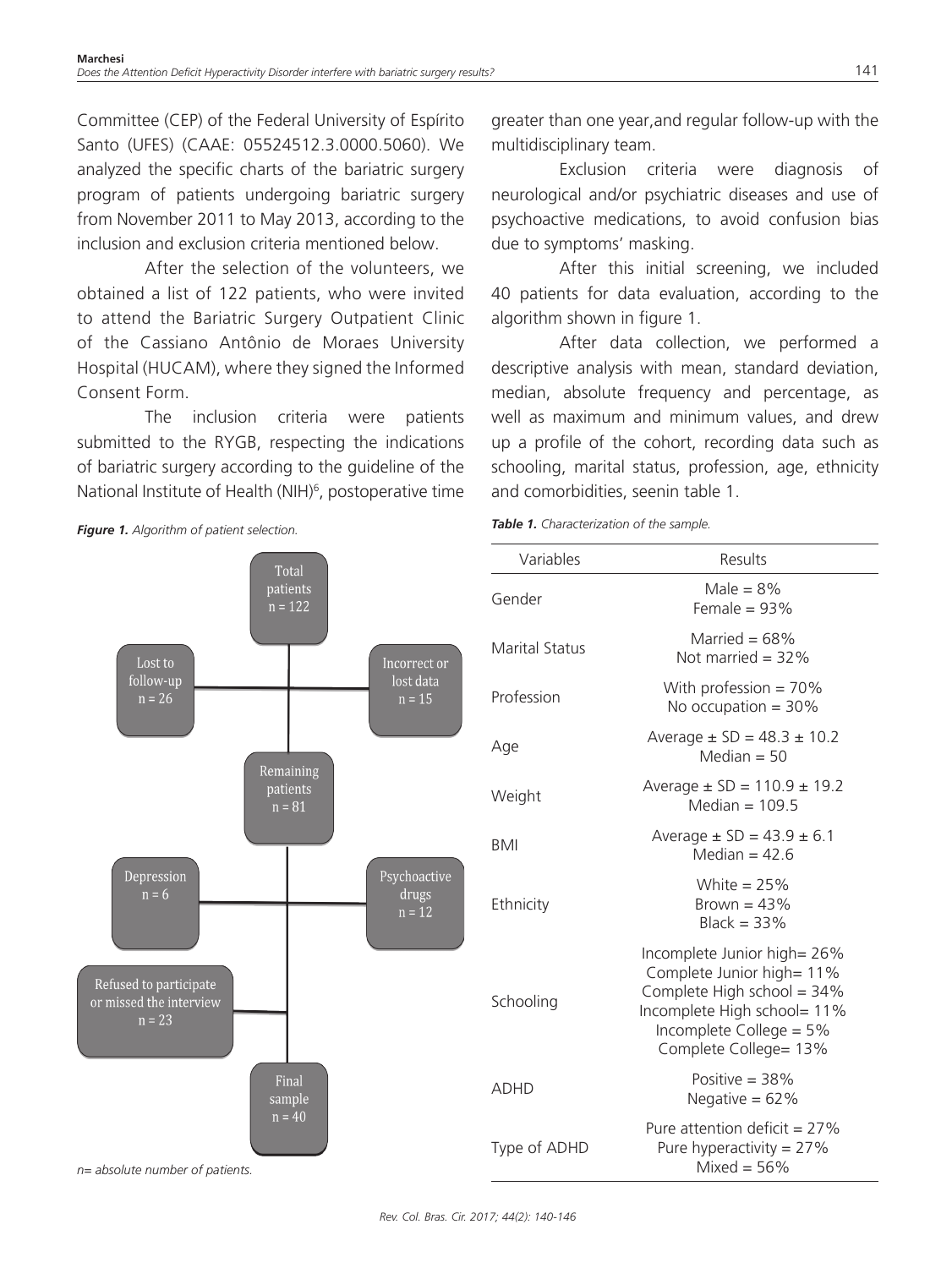| Number of Comorbidities |    |        |         |                    |          |  |  |  |
|-------------------------|----|--------|---------|--------------------|----------|--|--|--|
| <b>ADHD</b>             |    | Median | Average | Standard deviation | p-value* |  |  |  |
| Yes                     |    | 4.00   | 3.13    | .25                |          |  |  |  |
| No                      | つら | 2.00   | 2 32    | 2 32               | 0.075    |  |  |  |

*Table 2. Relationship between number of Comorbidities and ADHD.*

*\* Mann-Whitney Test.*

We followed the patients at the institution's bariatric surgery outpatient clinic with programmed returns for three months, six months and one year. We evaluated variables such as weight, body mass index (BMI), percentage of BMI loss, and success of bariatric surgery (defined as loss of 50% or more of excess weight, considering a BMI of 25<sup>8,18</sup>). In addition, researchers previously trained by a neurologist applied the Adult-Self Report Scale  $(ASRS)$  structured questionnaire<sup>11</sup>, for the diagnosis of ADHD. The questionnaire has 18 questions, the answers of which are divided into five groups (never, rarely, sometimes, often, very often), and grouped in part A (nineattention deficit questions) and part B (nine hyperactivity questions). For ADHD diagnosis, we used the criteria of the fourth American Diagnostic and Statistical Manual of Mental Disorders (DSM-IV)19 of the American Psychiatry Society, and deemed present when six or more responses were positive in part A or part B, or both, not considering the sum of the positive answers in the two parts. We divided the patients into two groups: with ADHD and without ADHD.

In the comparative analysis, for categorical variables, the statistical technique used was the chi-square test. For metric variables between two groups, we used the t-test for mean (parametric) and the Mann-Whitney test (non-parametric) for the comparisons. Statistical significance was set at p <0.05.

# **RESULTS**

Of the 40 patients evaluated in the one-year period, 24 (60%) were successful. The ADHD group showed a higher average of comorbidities, but there was no statistically significant difference (Table 2).

We observed a statistically significant difference in BMI at all times of follow-up. (Table 3).

When comparing the percentage of BMI loss, ADHD individuals had a statistically significant difference in six months; however, this difference did not persist after 12 months (Figure 2).

Both in the absolute weight loss assessment and in the comparative analysis of surgery success, there was no statistically significant difference between the groups with and without ADHD (Table 4).

#### **DISCUSSION**

The relationship between ADHD and obesity became clear in recent years, both because of similar etiopathogeneses<sup>16</sup> and because of the difficulty in adhering to treatments and weight control<sup>17</sup>. Concomitantly, despite the efficiency of bariatric surgery, a not insignificant portion of the patients, up to 20%, presented weight regain and the associated relapse of some comorbidities $9,10$ . Faced with this situation, review studies performed to evaluate psychosocial predictors of failure in bariatric surgery have shown that the vast majority of studies are conflicting and inconclusive<sup>20, 21</sup>. This result is



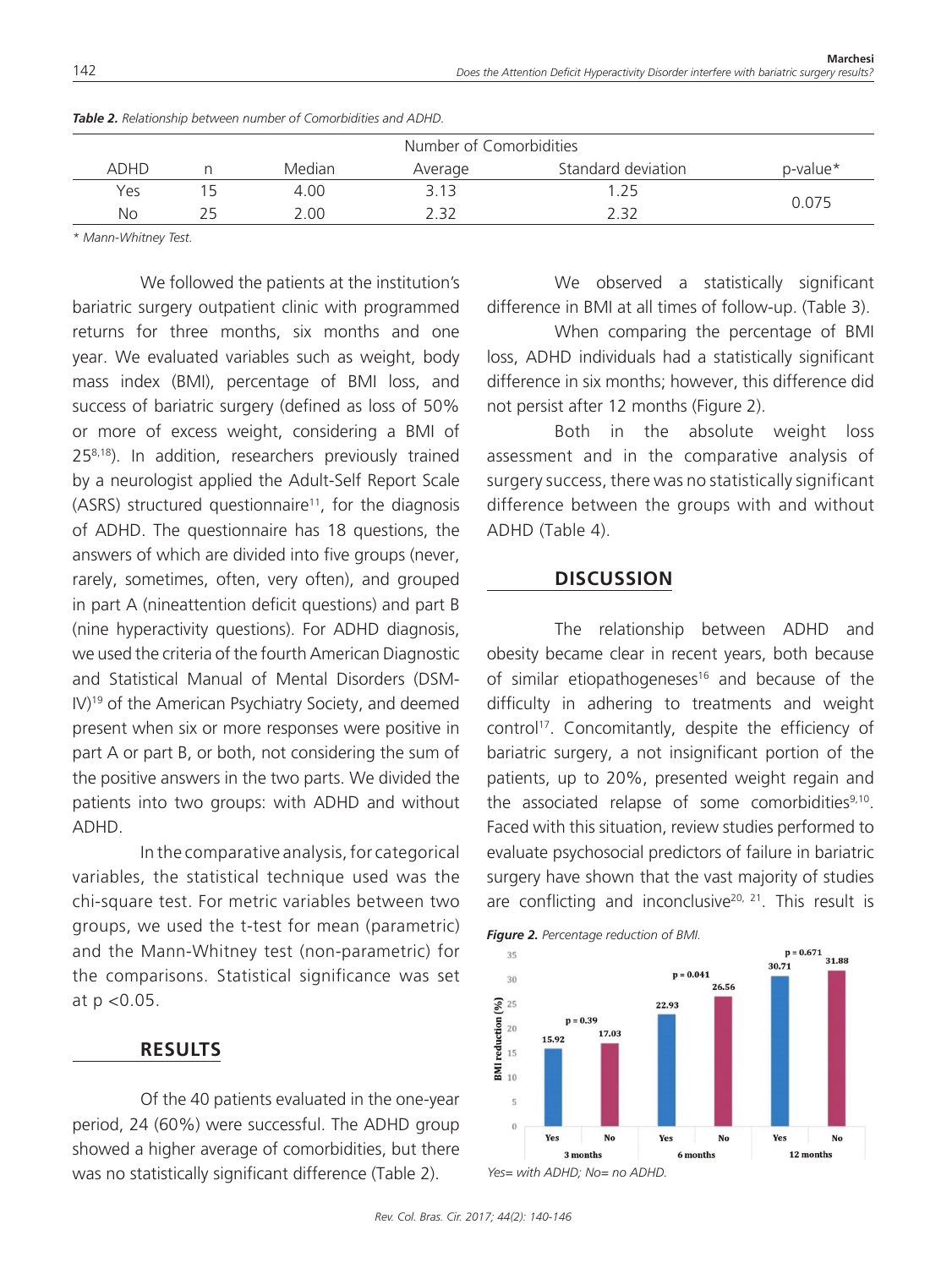| Variables       | <b>ADHD</b> | $\mathsf{n}$ | Median | Average | Standard deviation | p-value* |  |
|-----------------|-------------|--------------|--------|---------|--------------------|----------|--|
| BMI (pre-op)    | Yes         | 15           | 45.80  | 47.09   | 6.75               | 0.017    |  |
|                 | No          | 25           | 40.90  | 42.03   | 4.98               |          |  |
| BMI (3 months)  | Yes         | 13           | 37.80  | 40.15   | 6.01               | 0.007    |  |
|                 | No          | 24           | 32.60  | 34.82   | 4.61               |          |  |
| BMI (6 months)  | Yes         | 11           | 34.50  | 36.42   | 5.51               | 0.003    |  |
|                 | No          | 23           | 29.50  | 30.98   | 4.07               |          |  |
| BMI (12 months) | Yes         | 15           | 31.00  | 32.49   | 6.16               | 0.022    |  |
|                 | No          | 25           | 27.10  | 28.52   | 3.85               |          |  |

*Table 3. BMIaccording to ADHD.*

*\* Mann-Whitney Test.*

due in part to the fact that manybariatric surgery teamsautomaticallyconsider patients diagnosed with psychiatric disorders as ineligible for the procedure<sup>20</sup>.

The prevalence of 38% of ADHD found in our sample was in line with the studies that evaluated obese patients in general<sup>17,22,23</sup> and with a value far above that found in patients in bariatric surgery programming<sup>24,25</sup>. Studies evaluating the obese population in general found a prevalence of ADHD between 27.4 and 32.2%,17,22,23 but one of the studies identified a higher incidence in individuals with BMI=40kg/m<sup>2 22</sup>. Two of these studies used as a diagnostic method a semi-structured interview and psychological follow-up17,22. Pagoto *et al*. 23 used the same ASRS scale that we used in our study, but considered as positive the patients that met four criteria only. Thus, these studies opted for greater sensitivity in diagnosis.

On the other hand, studies in groups of patients in preoperative bariatric surgery showed prevalence between 10.2 and 12.1%<sup>24,25</sup>. However, Gruss *et al*. 24 considered positive only those patients who fulfilled criteria in two scales. When evaluating only the ASRS use, they found a prevalence of 29.3%, which is the closest to our result. We also note that these two studies used the ASRS scale with the patient reading and completing it alone, while in our study the researchers/interviewers conducted the questionnaire, as previously trained. We consider this

adaptation necessary since we work with a portion of the population of low socioeconomic level, which would compromise the understanding of the questionnaire and its due fulfillment. In addition, we increased the accuracy of the diagnosis and avoided false-negative results.

Regarding comorbidities, we observing no difference between the patients with ADHD and the group without the disorder. We found no articles in the literature comparing these variables. We believe that the obesity degree directly influences the number of comorbidities<sup>6</sup>, without direct influence of ADHD.

We observed that the BMI of patients with ADHD were higher than of those without the diagnosis. An American epidemiological study of 2013 with 34,653 people directly interviewed by psychiatrists confirmed that there was a significant difference in both weight and BMI in ADHD individuals<sup>26</sup>, which corroborates our results.

Our success rate with surgery was 60% after one year. However, some factors may have negatively influenced this result. The maximum weight loss can occur up to the second postoperative year<sup>27</sup>. Our serieshad a large proportion of blacks, who display less weight loss in bariatric surgery<sup>28</sup>. Finally, weight loss after bariatric surgery is usually lower in superobese patients and in diabetics $29,30$ . Thus, one expects that in a sample with a high percentage of diabetics and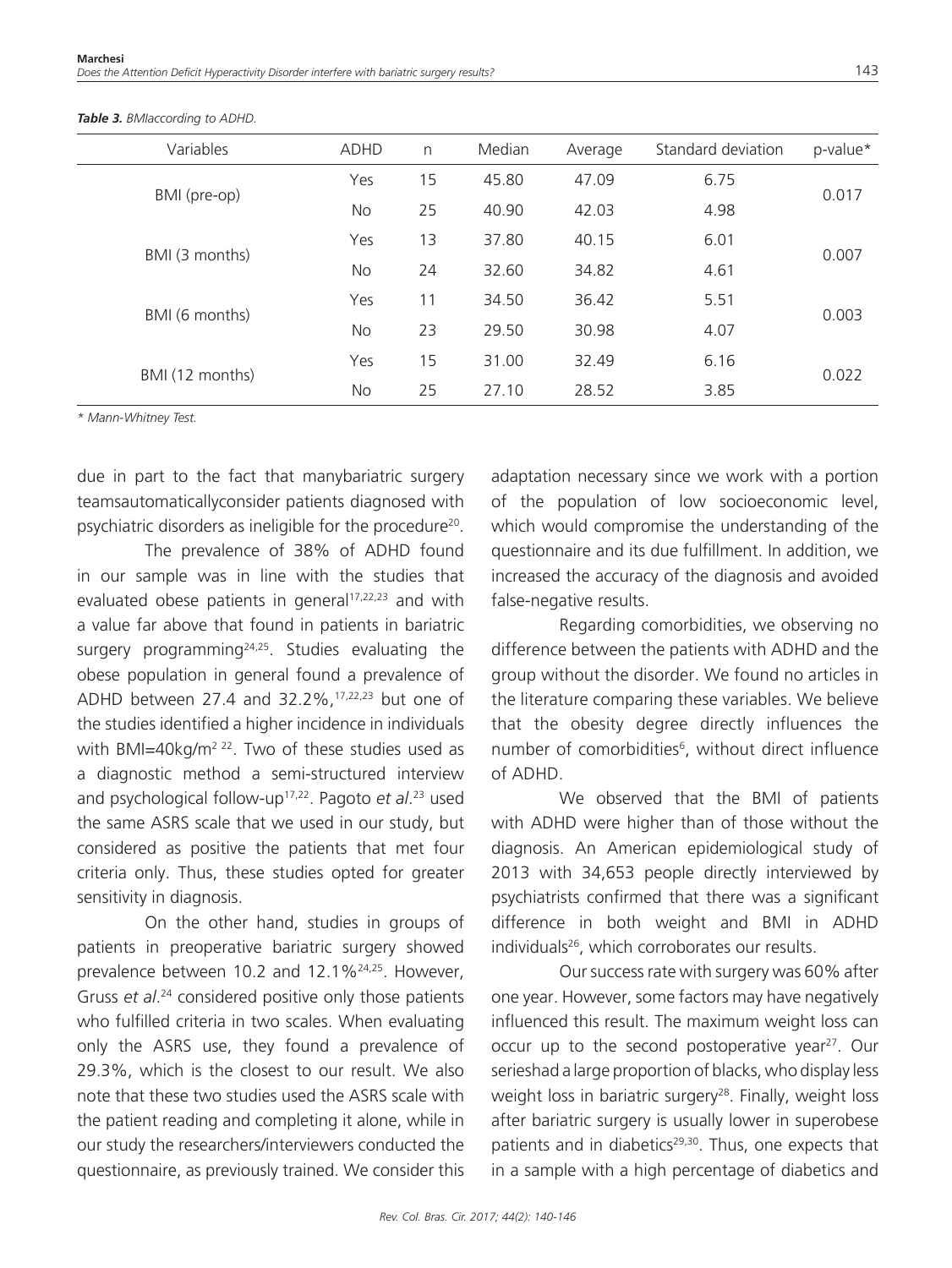|                      |      | BMI percentage loss (%)       |        |         |               |                    |         |  |
|----------------------|------|-------------------------------|--------|---------|---------------|--------------------|---------|--|
| Postoperative period | ADHD | n                             | Median | Average |               | Standard deviation | p-value |  |
| 3 months             | Yes  | 13                            | 16.56  | 15.92   |               | 3.40               |         |  |
|                      | No   | 24                            | 16.71  | 17.03   |               | 3.88               | 0.390   |  |
|                      | Yes  | 11                            | 23.21  | 22.93   |               | 4.73               | 0.041   |  |
| 6 months             | No   | 23                            | 26.57  | 26.56   |               | 4.61               |         |  |
|                      | Yes  | 15                            | 31.40  | 30.71   |               | 10.04              |         |  |
| 12 months            | No   | 25                            | 31.88  | 31.88   |               | 7.17               | 0.671   |  |
|                      |      | Weight loss in 12 months (Kg) |        |         |               |                    |         |  |
| <b>ADHD</b>          |      | n                             | Median | Average |               | Standard deviation | p-value |  |
| Yes                  |      | 15                            | 33.40  | 37.93   | 15.78<br>9.38 |                    |         |  |
| No                   |      | 25                            | 33.50  | 33.23   |               |                    | 0.586   |  |
|                      |      | Success in 12 months          |        |         |               |                    |         |  |
|                      |      | Yes                           |        | No      |               |                    |         |  |
| <b>ADHD</b>          |      |                               | n      | $\%$    | $\mathsf{n}$  | $\%$               | p-value |  |
| Yes                  |      |                               | 8      | 33.3    | 7             | 43.8               |         |  |
| No                   |      |                               | 16     | 66.7    | 9<br>56.2     |                    | 0.505   |  |

#### *Table 4. Weight loss according to presence of ADHD.*

*Success= loss greater than 50% of excess weight. T test for means to BMI, Mann-Whitney test for weight and Chi-square test for success.*

superobese like ours, with 37.5% diabetics and 15% superobese, the percentage of excess weight loss is lower than the general average. Several studies analyzed this fact, such as the one from Schauer *et al*. 31, who had a sample of 275 patients, 6.5% of them diabetic, who presented a mean weight loss of 68.8%31. Wittgrove *et al*. 30 found 17% of diabetics and observed 80% weight loss in 18 months, but considering only the diabetic population the value was approximately 70%.

When assessing ADHD with the evolution of patients after Gastric Bypass, we found no significant differences between the groups, leading to the belief that ADHD did not influence the procedure success. Although we found a single difference in the percentage of BMI loss at six months, this trend did not persist in the 12-month period.

Even with limited sample size, lacking sufficient external validity to prove that ADHD would

affect surgery success, the data are relevant because there is a huge shortage of such studies. It is known that individuals with ADHD have a higher mean BMI and even less weight loss with clinical obesity treatment<sup>17</sup>. Concurrently, the higher the BMI, the greater the surgical morbidity and mortality $32$ . Thus, it is expected that the treatment of such patients since the preoperative period allows better weight loss before the procedure and provides reduction of surgical complications.

We conclude from our study that patients with ADHD have a higher BMI on average. However, bariatric surgery success of was not affected by the disease. This study has limitations on the sample size of and may not have statistical strength for definitive conclusions. However, these are preliminary results and further prospective studies are needed, with larger samples, longer follow-up times and multivariate analysis of the different confounding factors.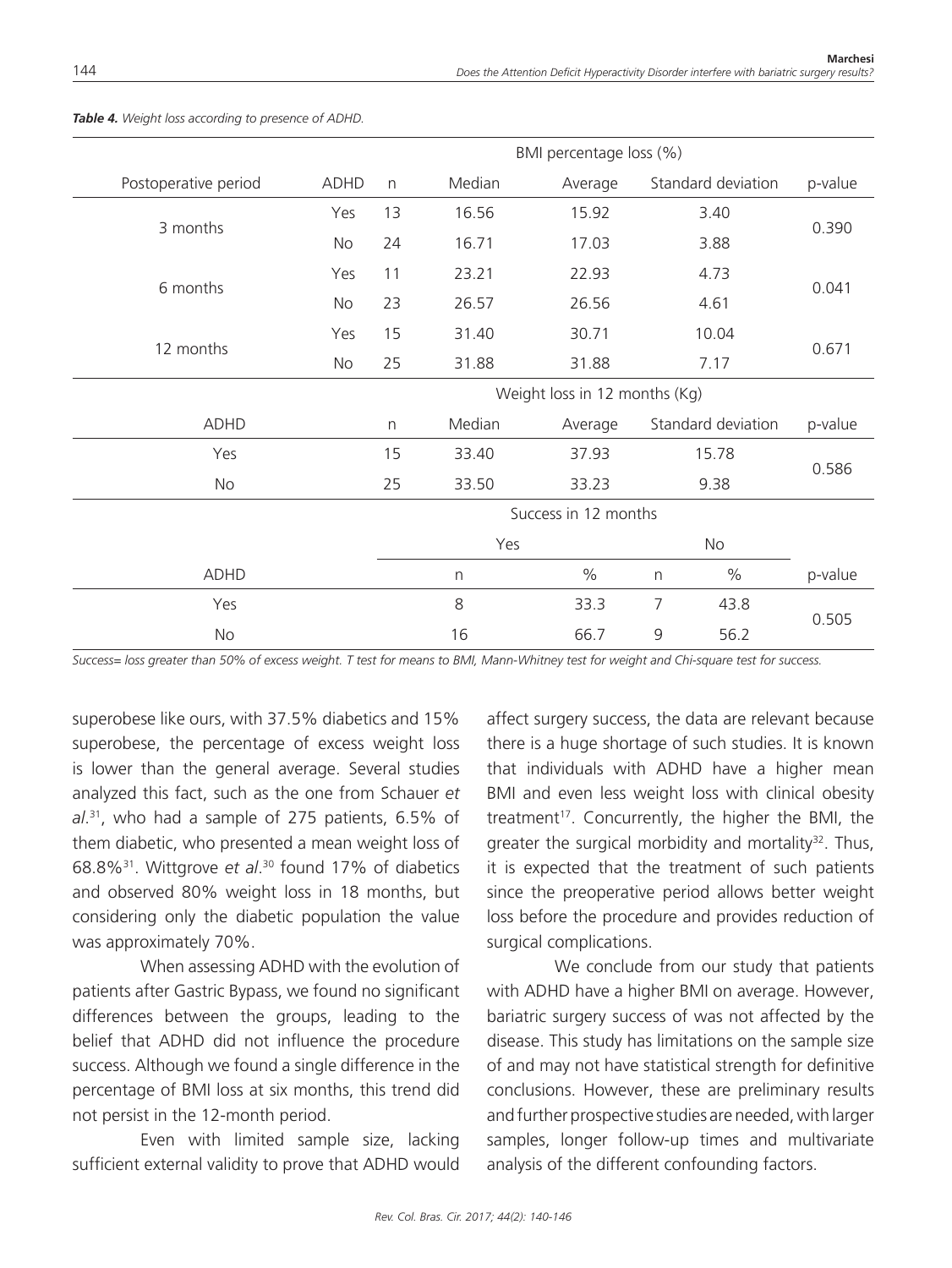# RESUMO

**Objetivos:** analisar possíveis efeitos negativos do Transtorno do Déficit de Atenção e Hiperatividade (TDAH) no sucesso da cirurgia bariátrica. **Métodos:** foram avaliados 40 pacientes submetidos à cirurgia bariátrica e com acompanhamento pós-operatório regular mínimo de um ano. Todos foram submetidos ao questionário preconizado na quarta edição do *Diagnostic and Statistical Manual* (DS-M-IV) da Associação Americana de Psiquiatria para TDAH e analisados os dados pós operatórios. **Resultados***:* quinze (38%) pacientes apresentaram questionário positivo para TDAH. Os pacientes com TDAH apresentaram IMC maior do que os pacientes sem o transtorno (45,8x40,9 Kg/m²; p=0,017), mantendo-se a diferença em todas as etapas do pós-operatório. Não foi encontrada diferença estatisticamente significativa no sucesso da cirurgia (33,3% x 66,7%; p=0,505), e na redução do IMC (30,71% x 31,88%; p=0,671) após um ano do procedimento. **Conclusão***:* pacientes com TDAH apresentam maior IMC, entretanto, a presença do TDAH não apresenta influência no sucesso da cirurgia bariátrica e na redução do IMC.

**Descritores:** Cirurgia Bariátrica. Obesidade. Transtorno do Déficit de Atenção com Hiperatividade.

# **REFERENCES**

- 1. Deitel M. Overweight and obesity worldwide now estimated to involve 1.7 billion people. Obes Surg. 2003;13(3):329-30.
- 2. WHO. World health statistics 2011. Geneva: World Health Organization; 2011.
- 3. Brasil. Ministério da Saúde. Secretaria de Vigilância em Saúde. Departamento de Vigilância de Doenças e Agravos não Transmissíveis e Promoção de Saúde. Vigitel Brasil 2012: vigilância de fatores de risco e proteção para doenças crônicas por inquérito telefônico. Brasília: Ministério da Saúde; 2013.
- 4. Buchwald H. The future of bariatric surgery. Obes Surg. 2005;15(5):598-605.
- 5. Bhaskaran K, Douglas I, Forbes H, dos-Santos-Silva I, Leon DA, Smeeth L. Body-mass index and risk of 22 specific cancers: a population-based cohort study of 5-24 million UK adults. Lancet. 2014;384(9945):755-65.
- 6. Clinical guidelines on the identification, evaluation, and treatment of overweight and obesity in adults--the evidence report. National Institutes of Health. Obes Res. 1998;6 Suppl 2:51S-209S. Erratum: Obes Res. 1998;6(6):464.
- 7. Sjöström L, Lindroos AK, Peltonen M, Torgerson J, Bouchard C, Carlsson B, et al. Lifestyle, diabetes, and cardiovascular risk factors 10 years after bariatric surgery. N Engl J Med. 2004;351(26):2683-93.
- 8. Fobi MA. Surgical treatment of obesity: a review. J Natl Med Assoc. 2004;96(1):61-75.
- 9. Karmali S, Brar B, Shi X, Sharma AM, de Gara C, Birch DW. Weight recidivism post-baria-

tric surgery: a systematic review. Obes Surg. 2013;23(11):1922-33.

- 10. Sjöström CD, Lissner L, Wedel H, Sjöström L. Reduction in incidence of diabetes, hypertension and lipid disturbances after intentional weight loss induced by bariatric surgery: the SOS Intervention Study. Obes Res. 1999;7(5):477-84.
- 11. Matthews M, Nigg JT, Fair DA. Attention deficit hyperactivity disorder. Curr Top Behav Neurosci. 2014;16:235-66.
- 12. Faraone SV, Perlis RH, Doyle AE, Smoller JW, Goralnick JJ, Holmgren MA, et al. Molecular genetics of attention-deficit/hyperactivity disorder. Biol Psychiatry. 2005;57(11):1313-23.
- 13. Polanczyk GV, Casella EB, Miguel EC, Reed UC. Attention deficit disorder/hyperactivity: a scientific overview. Clinics (Sao Paulo). 2012;67(10):1125-6.
- 14. Willcutt EG. The prevalence of DSM-IV attention- -deficit/hyperactivity disorder: a meta-analytic review. Neurotherapeutics. 2012;9(3):490-9.
- 15. Mattos P, Palmini A, Salgado CA, Segenreich D, Grevet E, de Oliveira IR, et al. Brazilian consensus of specialists on the diagnosis of attention-deficit/ hyperactivity disorder in adults. Rev Psiquiatr Rio GdSul. 2006;28(1):50-60.
- 16. Johnson RJ, Gold MS, Johnson DR, Ishimoto T, Lanaspa MA, Zahniser NR, et al. Attention-deficit/hyperactivity disorder: is it time to reappraise the role of sugar consumption? Postgrad Med. 2011;123(5):39-49.
- 17. Levy LD, Fleming JP, Klar D. Treatment of refractory obesity in severely obese adults following